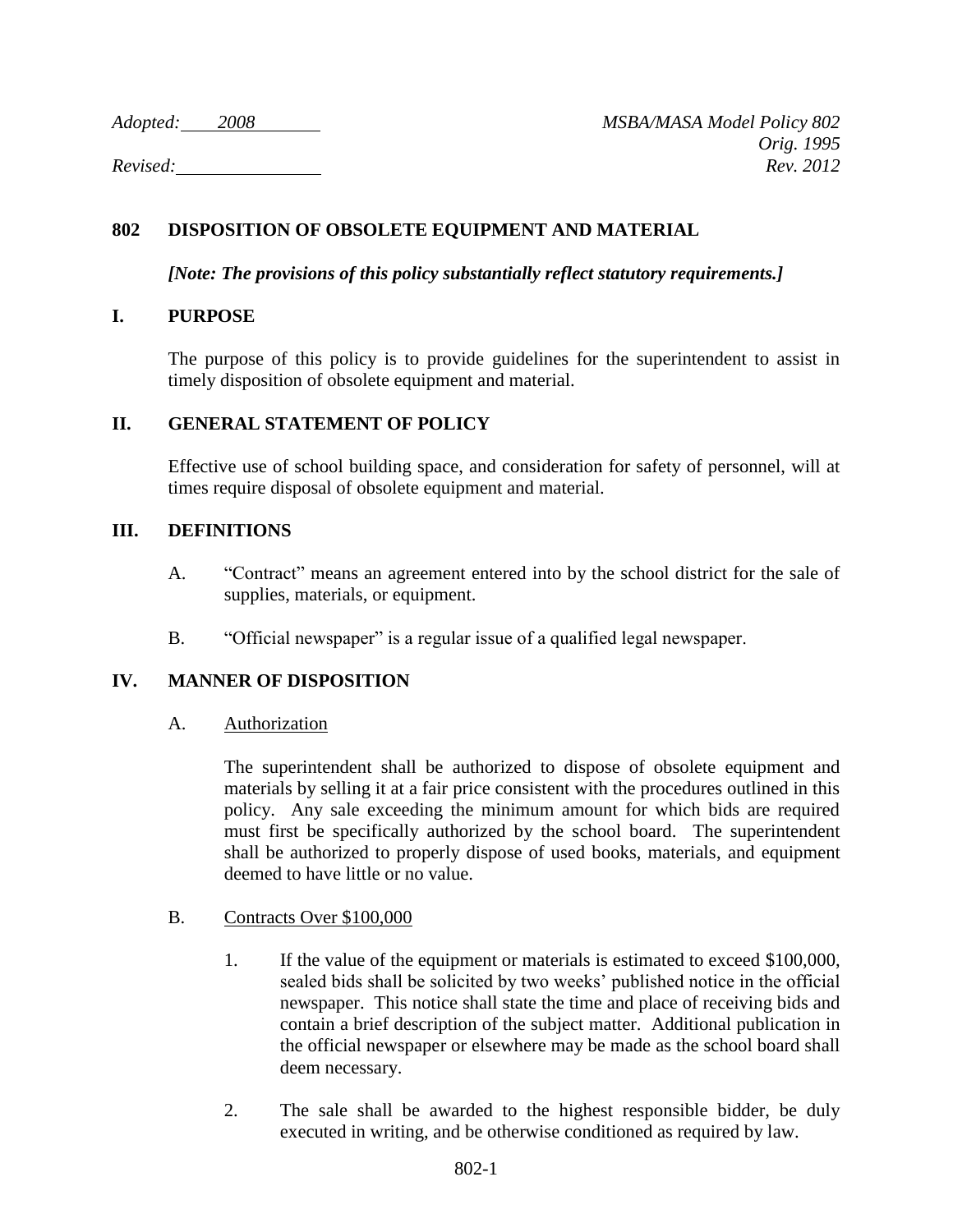- 3. A record shall be kept of all bids, with names of bidders and amounts of bids, and an indication of the successful bid. A bid containing an alteration or erasure of any price contained in the bid which is used in determining the highest responsible bid shall be rejected unless the alteration or erasure is corrected by being crossed out and the correction printed in ink or typewritten adjacent thereto and initialed in ink by the person signing the bid.
- 4. In the case of identical high bids from two or more bidders, the school board may, at its discretion, utilize negotiated procurement methods with the tied high bidders so long as the price paid does not go below the high tied bid price. In the case where only a single bid is received, the school board may, at its discretion, negotiate a mutually agreeable contract with the bidder so long as the price paid does not fall below the original bid. If no satisfactory bid is received, the board may readvertise.
- 5. All bids obtained shall be kept on file for a period of at least one year after their receipt. Every contract made without compliance with the foregoing provisions shall be void.
- 6. Data submitted by a business to a school in response to a request for bids are private until opened. Once opened, the name of the bidder and the dollar amount specified become public; all other data are private until completion of the selection process, meaning the school has completed its evaluation and ranked the responses. After completion of the selection process, all data submitted by all bidders are public except trade secret data. If all responses are rejected prior to completion of the selection process, all data remain private, except the name of the bidder and the dollar amount specified which were made public at the bid opening for one year from the proposed opening date or until resolicitation results in completion of the selection process or until a determination is made to abandon the purchase, whichever occurs sooner, at which point the remaining data becomes public. Data created or maintained by the school district as part of the selection or evaluation process are protected as nonpublic data until completion of the selection or evaluation process. At that time, the data are public with the exception of trade secret data.

### C. Contracts From \$25,000 to \$100,000

If the amount of the sale is estimated to exceed \$25,000 but not to exceed \$100,000, the contract may be made either upon sealed bids in the manner directed above or by direct negotiation, by obtaining two or more quotations for the purchase or sale when possible, and without advertising for bids or otherwise complying with the requirements of competitive bidding notice. All quotations obtained shall be kept on file for a period of at least one year after receipt.

D. Contracts \$25,000 or Less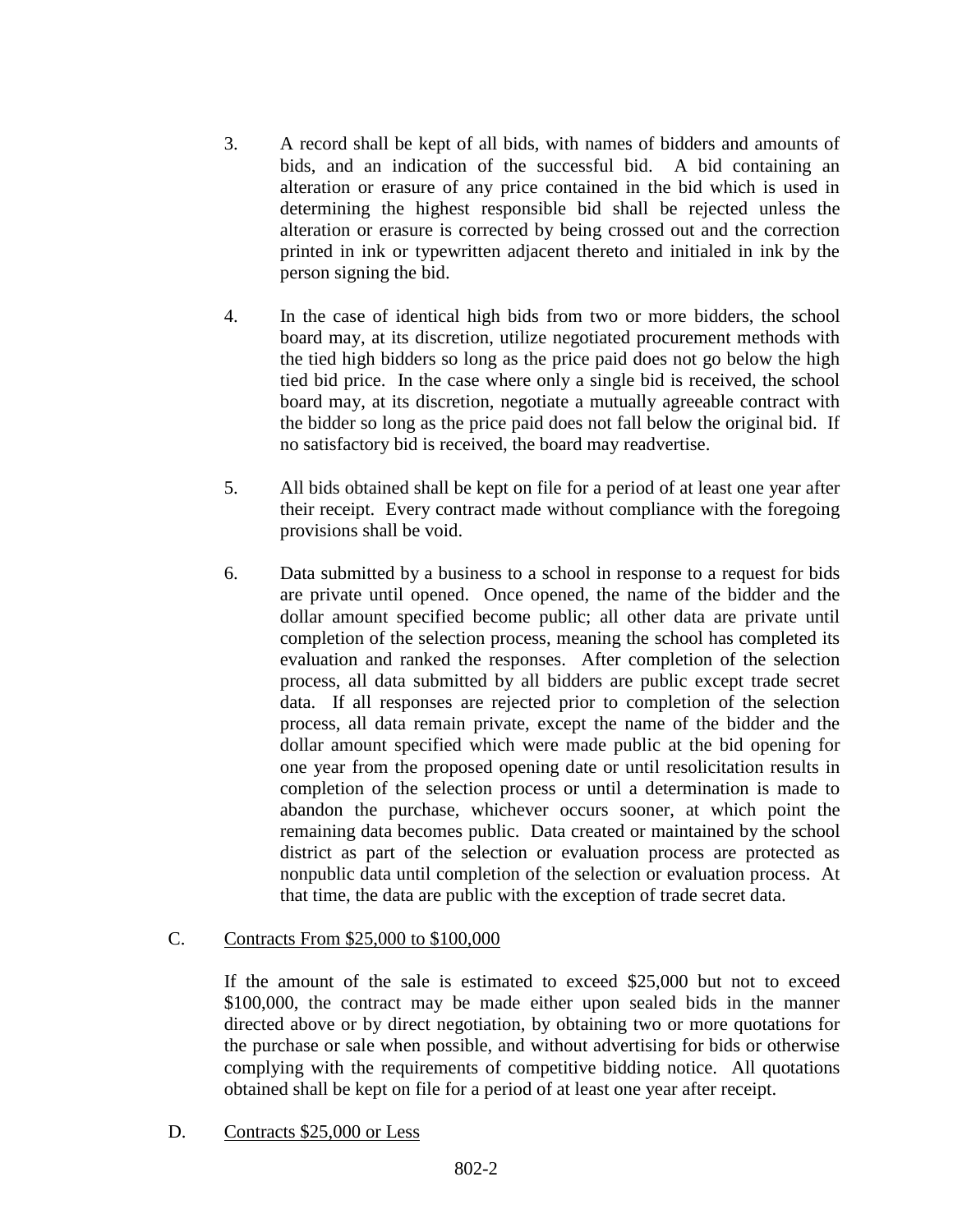If the amount of the sale is estimated to be \$25,000 or less, the contract may be made either upon quotation or in the open market, in the discretion of the school board. The sale in the open market may be by auction. If the contract is made on quotation, it shall be based, so far as practicable, on at least two quotations which shall be kept on file for a period of at least one year after receipt.

### E. Electronic Sale of Surplus Supplies, Materials, and Equipment

Notwithstanding the other procedural requirements of this policy, the school district may contract to sell supplies, materials, and equipment which is surplus, obsolete, or unused through an electronic selling process in which purchasers compete to purchase the supplies, materials, or equipment at the highest purchase price in an open and interactive environment.

### F. Notice of Quotation

Notice of procedures to receive quotations shall be given by publication or other means as appropriate to provide reasonable notice to the public.

### G. Sales to Employees

No officer or employee of the school district shall sell or procure for sale or possess or control for sale to any other officer or employee of the school district any property or materials owned by the school district unless the property and materials are not needed for public purposes and are sold to a school district employee after reasonable public notice, at a public auction or by sealed response, if the employee is not directly involved in the auction or sale process. Reasonable notice shall include at least one week's published or posted notice. A school district employee may purchase no more than one motor vehicle from the school district at any one auction. This section shall not apply to the sale of property or materials acquired or produced by the school district for sale to the general public in the ordinary course of business. Nothing in this section shall prohibit an employee of the school district from selling or possessing for sale public property if the sale or possession for sale is in the ordinary course of business or the normal course of the employee's duties.

### H. Exceptions for Surplus School Computers

A school district may bypass the requirements for competitive bidding and is not subject to any other laws relating to school district contracts if it is disposing of surplus school computer and related equipment by conveying the property and title to:

- 1. another school district;
- 2. the state department of corrections;